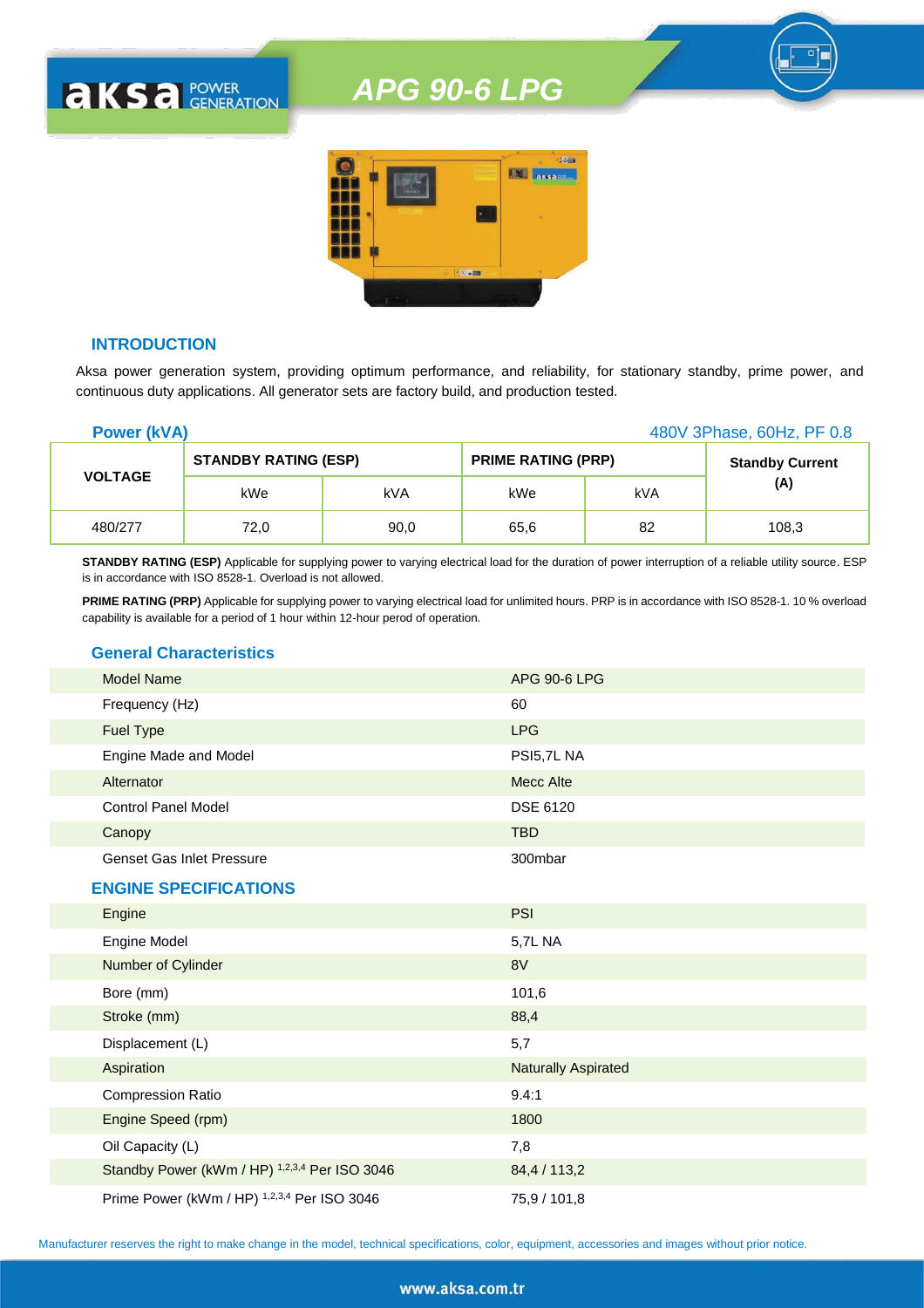| Max. Operating pressure to EPR, mbar           | 27                  |
|------------------------------------------------|---------------------|
| <b>Block Heater QTY</b>                        | $\mathbf{1}$        |
| <b>Fuel Type</b>                               | <b>LPG</b>          |
| Injection Type and System                      | Spark-Ignited       |
| <b>Governor System</b>                         | ECU                 |
| Operating Voltage (Vdc)                        | 12                  |
| <b>Cooling Method</b>                          | <b>Water Cooled</b> |
| Cooling Fan Air Flow (m3/min) 5                | <b>TBD</b>          |
| Coolant Capacity (engine only) (L)             | 7,8                 |
| Air Filter                                     | Dry Type            |
| Fuel Cons. With %100 Load (kg/hr / L/hr) 3,4,6 | 19,1/37,5           |
| Fuel Cons. With %75 Load (kg/hr / L/hr) 3,4,6  | <b>TBD</b>          |
| Fuel Cons. With %50 Load (kg/hr / L/hr) 3,4,6  | <b>TBD</b>          |

# **ALTERNATOR CHARACTERISTICS**

**AKSA POWER** 

| Manufacturer                      | <b>Mecc Alte</b> |
|-----------------------------------|------------------|
| Alternator Made and Model         | ECP 32 1L/4C     |
| Frequency (Hz)                    | 60               |
| Power (kVA)                       | 90               |
| Voltage (V)                       | 480              |
| Phase                             | 3                |
| A.V.R.                            | <b>DSR</b>       |
| Voltage Regulation                | $(+/-)1%$        |
| <b>Insulation System</b>          | H                |
| Protection                        | IP23             |
| <b>Rated Power Factor</b>         | 0,8              |
| Weight Comp. Generator (kg)       | 244              |
| Cooling Air (m <sup>3</sup> /min) | 15,7             |
|                                   |                  |

## **Canopy Dimensions**

| Length (mm) | <b>TBD</b> |
|-------------|------------|
| Width (mm)  | <b>TBD</b> |
| Height (mm) | <b>TBD</b> |

1 Max load and overload ratings based on ISO 3046 gross flywheel power.

2 Technical data based on ISO 3046-1 standards of 77°F(25°C), 14.5Psia (100kPa) and 30% relative humidity.

3 Production tolerances in engines and installed components can account for power variations of ± 5%. Altitude, temperature and excessive exhaust and intake restrictions should be applied to power calculations.

4 All fuel and thermal calculations unless otherwise noted are done at ISO 3046 rated load using LHV for NG of 48.17 MJ/kg.

5 At 0.5 in-H2O of Package Restriction at STP

6.Volume calculated using density of 0.717 kg/m3 for NG, 0.51 kg/L for LPG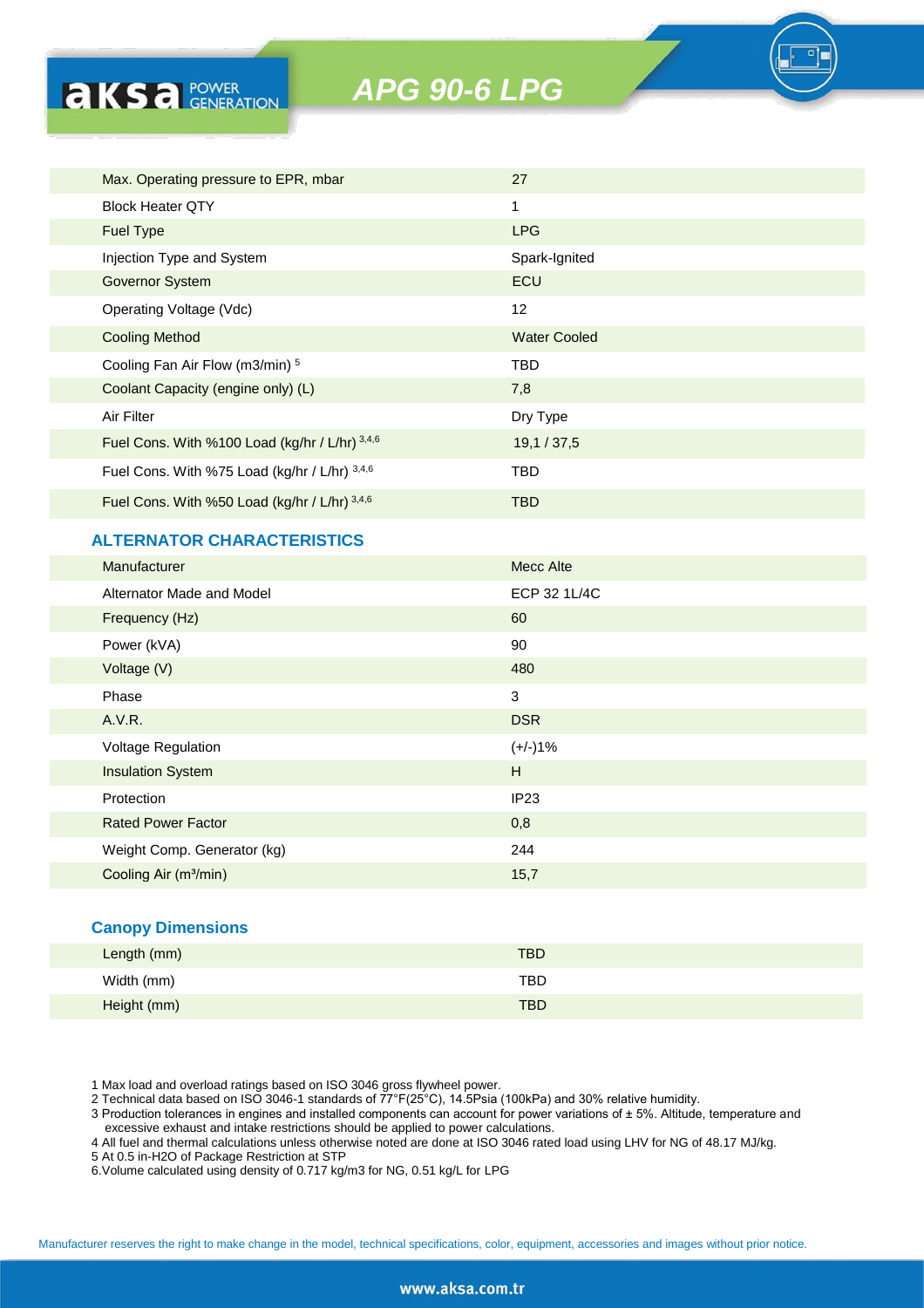

- **1.**Steel structures
- **2.** Emergency stop push button
- **3.** Canopy and panels made from powder coated sheet steel.
- **4.** Control panel is mounted on the baseframe. Located at the right side of the generator set
- **5.** Oil could be drained via valve and a hose
- **6.** Exhaust system in the canopy
- **7.** Special large access doors for easy maintanance
- **8.** In front and back side special large access doors for
- easy maintanance
- **8.** Base frame
- **9.** Special large access doors for easy maintanance **10.** Lifting points **11.** The cap on the canopy provides easy accsess
- to radiator cap.
- **12.** Sound proofing materials
- **13.** Plastic air intake pockets.

#### **INTRODUCTION**

**AKSA** POWER

Sound-attenuated and weather protective enclosures for generating sets from Aksa, meet event the sound requirements and provide optimum protection from inclement weather and development by our specialist acoustic engineers. Our modular designed sound insulated canopies provide ease of access for servicing and general maintenance and interchangeable components permitting on-site repair. Enclosures are designed to optimize genset cooling performance, providing you with confidence that genset ratings and ambient capability.

| <b>Control Panel</b>       |               |
|----------------------------|---------------|
| Control Module             | <b>DSE</b>    |
| Control Module Model       | DSE 6120      |
| <b>Communication Ports</b> | <b>MODBUS</b> |



#### **Devices**

DSE, model 6120 Auto Mains Failure control modüle, Battery charger input 198-264 volt, output 27,6 V 5 A (24 V) or 13,8 Volt 5A (12V), Emergency stop push button and fuses for control circuits

#### **CONSTRUCTION and FINISH**

Comonents installed in sheet steel enclosure.

Phosphate chemical, pre-coating of steel provides corrosion resistant surface

Polyester composite powder topcoat forms high gloss and extremely durable finish

Lockable hinged panel door provides for easy component access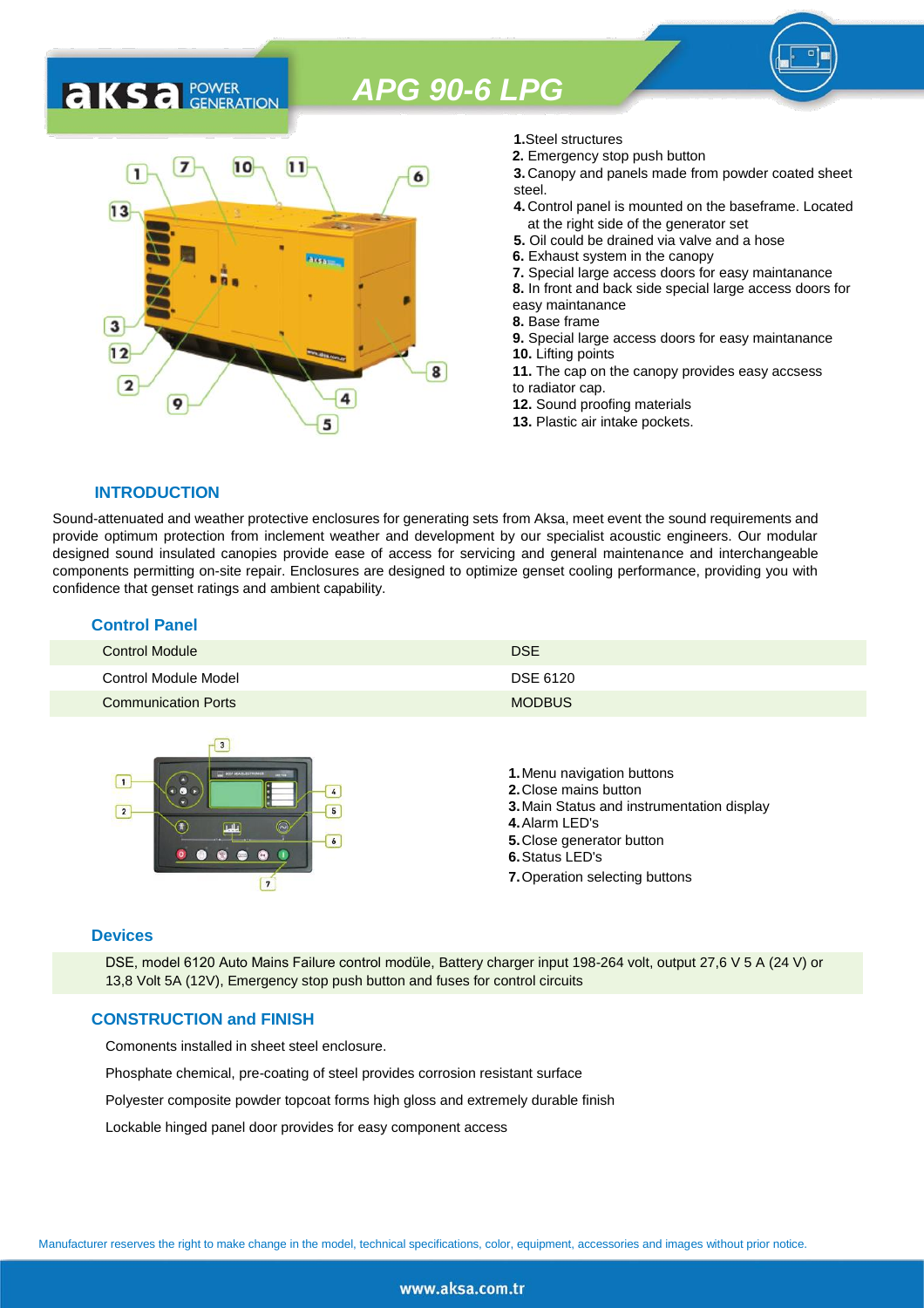

## **INSTALLATION**

**AKS** *C C <b>C GENERATION* 

Control panel is mounted on baseframe with steel stand. Located at the right side of the generator set (When you look at the Gen.Set. from Alternator).

## **GENERATING SET CONTROL UNIT**

The DSE 6120 module has been designed to monitor generator frequency, volt, current, engine oil pressure, coolant temperature running hours and battery volts.

Module monitors the mains supply and switch over to the generator when the mains power fails.

The DSE6120 also indicates operational status and fault conditions, Automatically shutting down the Gen. Set and giving true first up fault condition of Gen. Set failure.The LCD display indicates the fault.

#### **STANDARD SPECIFICATIONS**

- Microprocessor controlled.
- LCD display makes information easy to read
- Automatically transfers between mains (utilty) and generator power.
- Manual programming on front panel.
- User-friendly set-up and button layout. communications via RS232, RS485 and ethernet.
- Remote start.
- Event logging (50) showing date and time.
- Controls: Stop/Reset, Manual, Auto, Test, Start, buttons. An additional push button next to the LCD display is used to scroll

through the modules' metering display.

#### **Instruments**

ENGINE

Engine speed

Oil pressure

Coolant temperature

Run time Battery volts

Configurable timing

GENERATOR

Voltage (L-L, L-N)

Current (L1-L2-L3)

Frequency

Gen.Set ready

Gen.Set enabled

#### MAINS

Gen.Set ready Gen.Set enabled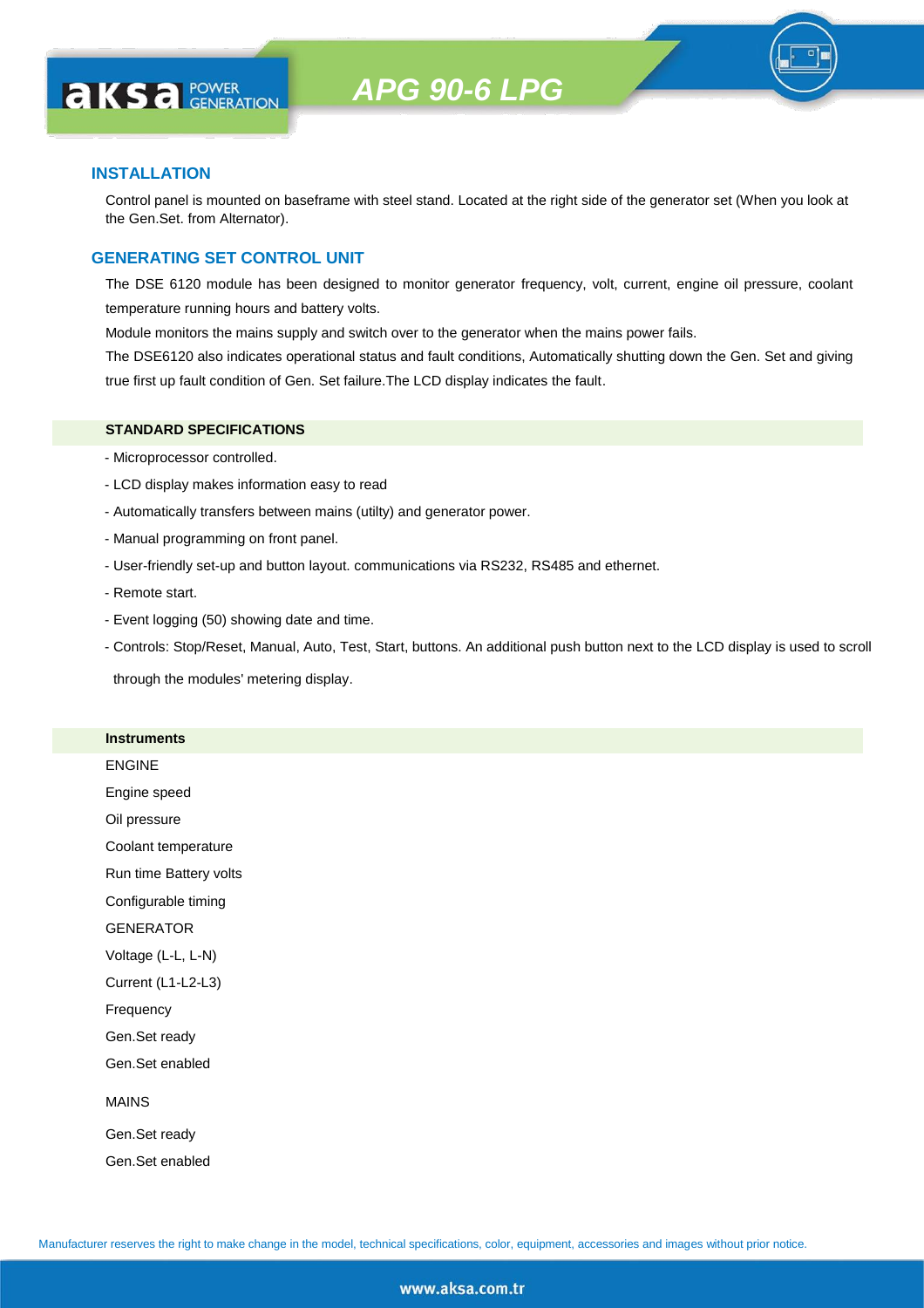# **AKS** *C C <b>C GENERATION*

# *APG 90-6 LPG*



Charge failure

Battery Low/High voltage

Fail to stop

Low/High generator voltage

Under/over generator frequency

Over /Under speed

Low oil pressure

High coolant temperature.

#### SHUT DOWNS

Fail to start Emergency stop Low oil pressure High coolant temperature Over /Under speed

Under/Over generator frequency

Under/over generator voltage

Oil pressure sensor open

ELECTRICAL TRIP

Generator over current

## **Options**

Flexible sensor can be controlled with temperature, pressure, percentage (warning/shutdown/electrical trip) Local setting parameters and monitoring from PC to control module with USB connection (max 6 m)

#### **Standards**

Elecrical Safety / EMC compatibility BS EN 60950 Electrical business equipment BS EN 61000-6-2 EMC immunity standard BS EN 61000-6-4 EMC emission standard

#### **STATIC BATTERY CHARGER**

Battery charger is manufactured with switching-mode and SMD technology and it has high efficincy.

Battery charger models' output V-I characteristic is very close to square and output is 5 amper, 13,8 V for 12 volt and 27,6 V for 24 V . Input 198 - 264 volt AC.

The charger is fitted with a protection diode across the output.

Charge fail output is available.

Connect charge fail relay coil between positive output and CF output.

They are equipped with RFI filter to reduce electrical noise radiated from the device

Galvanically isolated input and output typically 4kV for high reliability

Manufacturer reserves the right to make change in the model, technical specifications, color, equipment, accessories and images without prior notice.